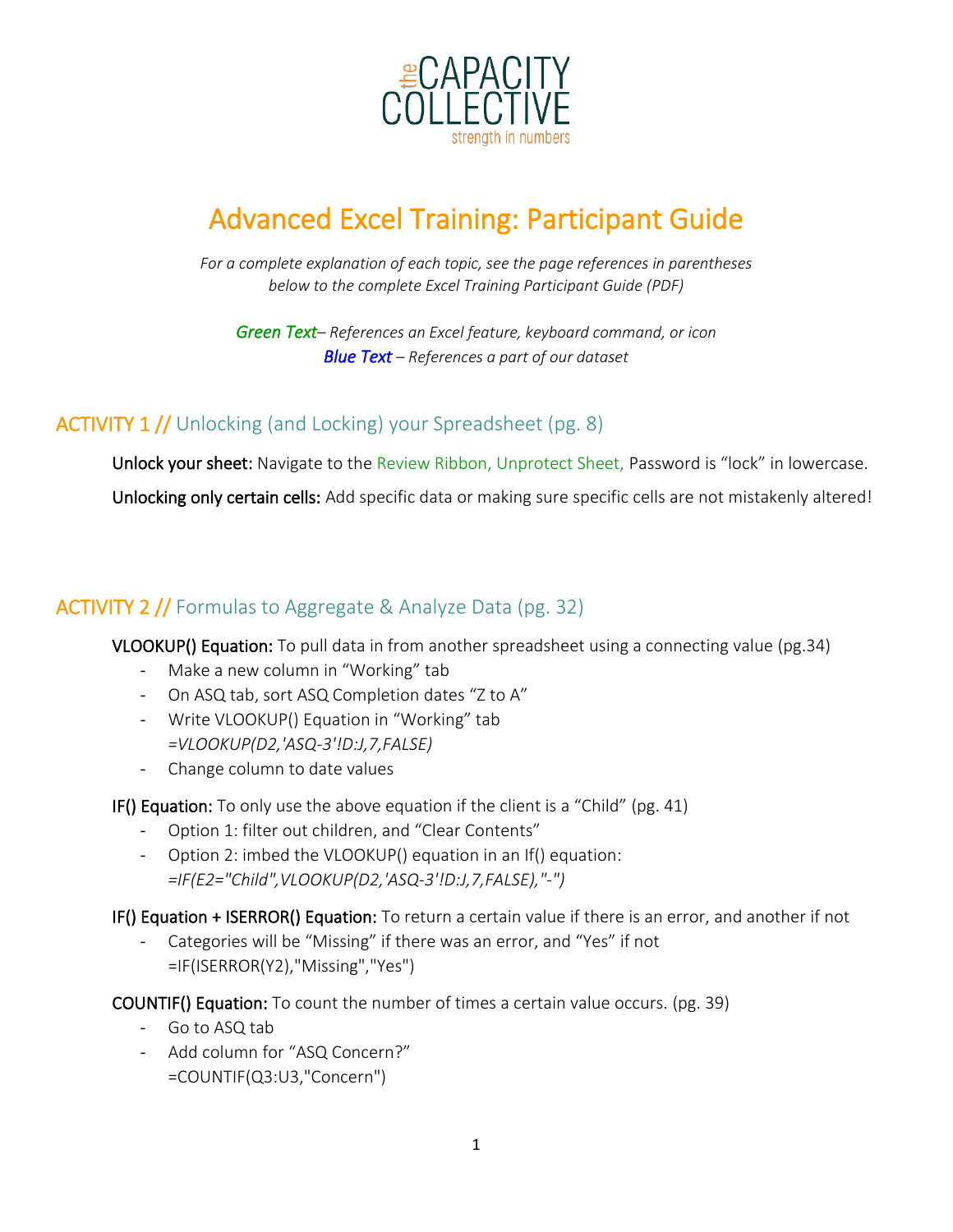# ACTIVITY 3 // Using PivotTables to Analyze Data (pg. 55)

#### Clients by relationship

- Pull in data for PivotTable
- Learn how to add fields in your PivotTable

#### Children by gender

- Copy and paste PivotTable from "Clients by relationship"
- Learn how to add a filter

#### Number of families

- Create PivotTable with "Data Modeling" box checked
- Change the values to "Distinct Count" to have each family counted only once
- Add filter to ensure no blanks are counted (you need to make sure blanks are unclicked somewhere!

#### Relationship & Race/ethnicity

- First, pull into PivotTable "Race/ethnicity" and then "Relationship" underneath
- Then, pull "Relationship" to columns, and filter out "Child"
- Learn how to change the values to percentages of total column
- Make an additional table below, remove "Relationship" from PivotTable, and change contents to number values

#### Average monthly incomes

- Change filter to adults only (remove "Child" by unchecking box")
- Right click and select to group column items
	- o 0 \$15000 range; Group by income in \$3000 intervals
- Learn how to ungroup items
- Learn how to remove "Grand Total"
- Right-click values and select "Show Details" to get complete record of that specific data

\**Note: Refresh PivotTables every time you want to use PivotTable data!*